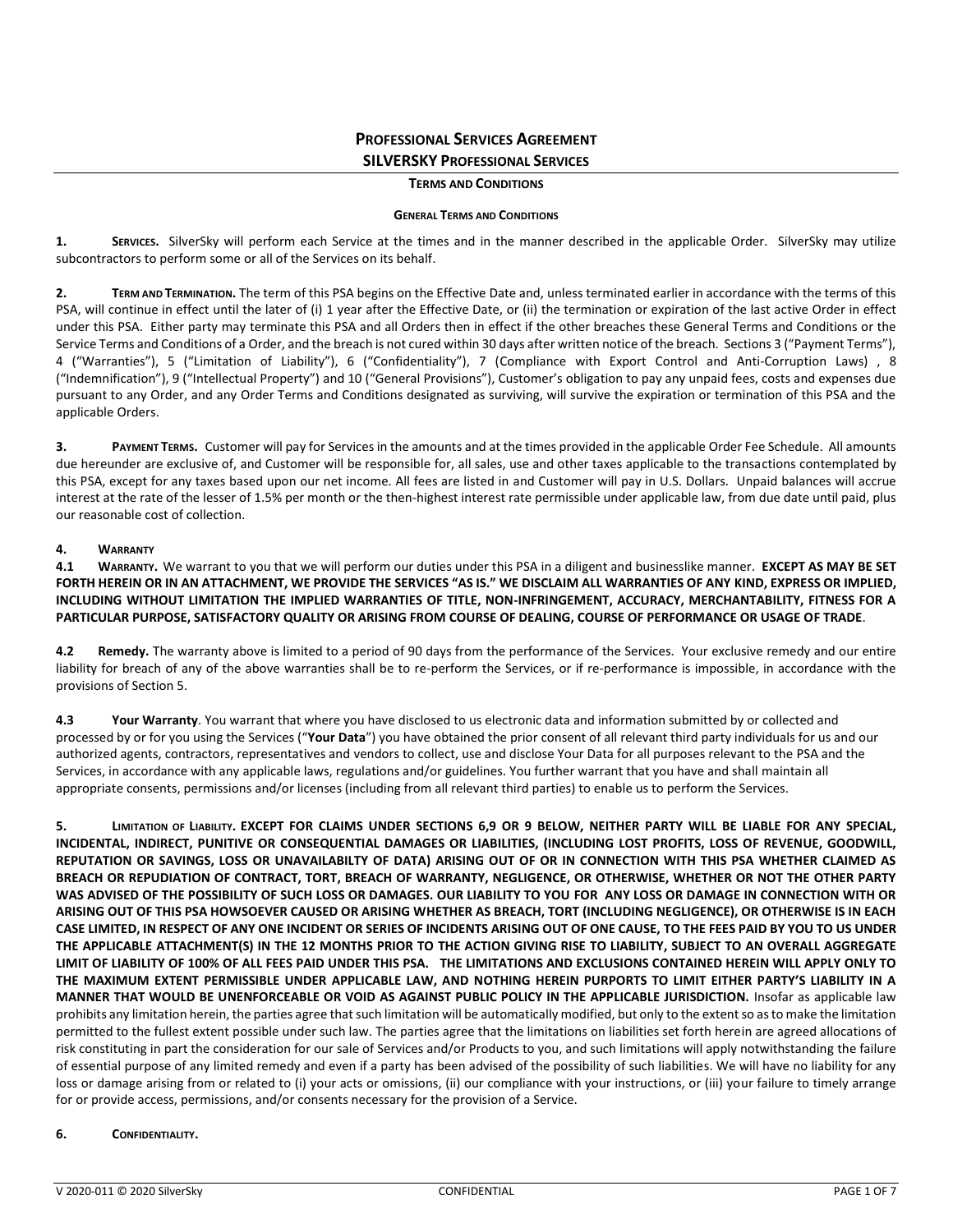**6.1 Confidential Information.** Confidential Information means the information that is disclosed by either party, or to which either party has access, that the receiving party knows or should reasonably be expected to know is confidential information of the other party.

**6.2 Recipient Obligations.** Each party receiving Confidential Information will (i) restrict the use of the Confidential Information to those purposes necessary for the performance of the receiving party's obligations and the exercise of the receiving party's rights under this PSA, and (ii) during the term of this PSA and thereafter, safeguard against disclosure of the Confidential Information to third parties using the same degree of care to prevent disclosure as it uses to protect its own information of like importance, but at least reasonable care. All proprietary and copyright notices in the original must be affixed to copies or partial copies of Confidential Information made by a receiving party. Each party must provide the other with notice of any governmental, judicial or administrative order or proceeding to compel the disclosure of Confidential Information received under this PSA, as promptly as the circumstances of such order or proceeding reasonably permit.

**6.3 Exceptions.** Neither party will be obligated to maintain any information in confidence or refrain from use if (i) the information was in the receiving party's possession or was known to it prior to its receipt from the disclosing party, (ii) the information is independently developed by the receiving party without the utilization of Confidential Information of the disclosing party, or (iii) the information is or becomes public knowledge without fault of the receiving party. Nothing contained in this PSA will require the alteration, deletion or destruction of back-up media made in the ordinary course of business, *provided however;* that in each instance each party will maintain the confidentiality of Confidential Information in accordance with the terms of this PSA.

# **7. COMPLIANCE WITH EXPORT CONTROL AND ANTI-CORRUPTION LAWS.**

**7.1 Export Control Laws.** You acknowledge and agree that Services may be subject to restrictions and controls imposed by the United States Export Administration Act, the regulations thereunder and similar laws in other jurisdictions. You agree to comply with all applicable export and reexport control laws and regulations, including the Export Administration Regulations ("**EAR**") maintained by the U.S. Department of Commerce, trade and economic sanctions maintained by the Treasury Department's Office of Foreign Assets Control, and the International Traffic in Arms Regulations ("**ITAR**") maintained by the Department of State. Specifically, you covenant that you shall not, directly or indirectly, sell, export, re-export, transfer, divert, or otherwise dispose of any Services or technology (including products derived from or based on such technology) received from us to any destination, entity, or person prohibited by the laws or regulations of the United States, without obtaining prior authorization from the competent government authorities as required by those laws and regulations. You further agree to not transfer to or through the Services any data, materials or other items controlled for export under ITAR, EAR or other applicable regulations (collectively, "**Controlled Data**") unless you have prior written authorization to do so from competent government authorities to transfer such Controlled Data to us, and have provided such authorization and signed an amendment to this PSA authorizing the transfer of Controlled Data to us.

**7.2 Anticorruption Laws.** Each party acknowledges that it is familiar with and understands the provisions of the U.S. Foreign Corrupt Practices Act ("the **FCPA**") and the U.K. Bribery Act of 2010 ("**UKBA**") and agrees to comply with their terms as well as any provisions of local law related thereto. Each party further understands the provisions relating to the FCPA and UKBA's prohibitions regarding the payment or giving of anything of value, including but not limited to payments, gifts, travel, entertainment and meals, either directly or indirectly, to an official of a foreign government or political party for the purpose of influencing an act or decision in his or her official capacity or inducing the official to use his or her party's influence with that government, to obtain or retain business involving the Services. Each party agrees to not violate or knowingly let anyone violate the FCPA or UKBA, and each party agrees that no payment it makes will constitute a bribe, influence payment, kickback, rebate, or other payment that violates the FCPA, the UKBA, or any other applicable anticorruption or anti-bribery law.

# **8. INDEMNIFICATION**

**8.1 Your Indemnification.** You will defend us against any claim, demand, suit or proceeding made or brought against us by a third party alleging that Your Data or your use of any Service in breach of this PSA, infringes or misappropriates such third party's intellectual property rights or violates applicable law, or was improperly provided to us in violation of your privacy policies or applicable laws (or regulations promulgated thereunder) (a "**Claim Against Us**"). You will indemnify us from any damages, attorney fees and costs finally awarded against us as a result of, or for any amounts paid by us under a court-approved settlement of, a Claim Against Us.

**8.2 Our Indemnification.** We will defend you against any claim, demand, suit or proceeding made or brought against you by a third party alleging that your use of any Service provided under this PSA infringes or misappropriates such third party's intellectual property rights (a "**Claim Against You**") and will indemnify you from any damages, attorney fees and costs finally awarded against us as a result of, or for any amounts paid by you under a court-approved settlement of a Claim Against You. We will have no indemnification obligation with respect to any action to the extent resulting or arising out of: (i) the combination, operation or use by Customer or anyone acting on Customer's behalf, of any Services or any part thereof connection with a third-party product or service (the combination of which causes the infringement); (ii) any modification of the Services not performed or provided by or on behalf of us; or (iii) the use of any of the Services other than in accordance with this PSA. If any Service is held to infringe and its use is enjoined, we will, at our option and expense, (i) obtain the right to continue providing that Service consistent with the terms of this PSA and the applicable Attachment, (ii) replace or modify that Service so that it no longer infringes, or (iii) grant you a credit for the Service that you have not received.

**8.3 Indemnification Conditions**. In each case, as a condition to the right to receive indemnification for a claim, the indemnified party will (i) give the indemnifying party prompt notice of the claim; (ii) cooperate with the indemnifying party, at the indemnifying party's expense, in the defense of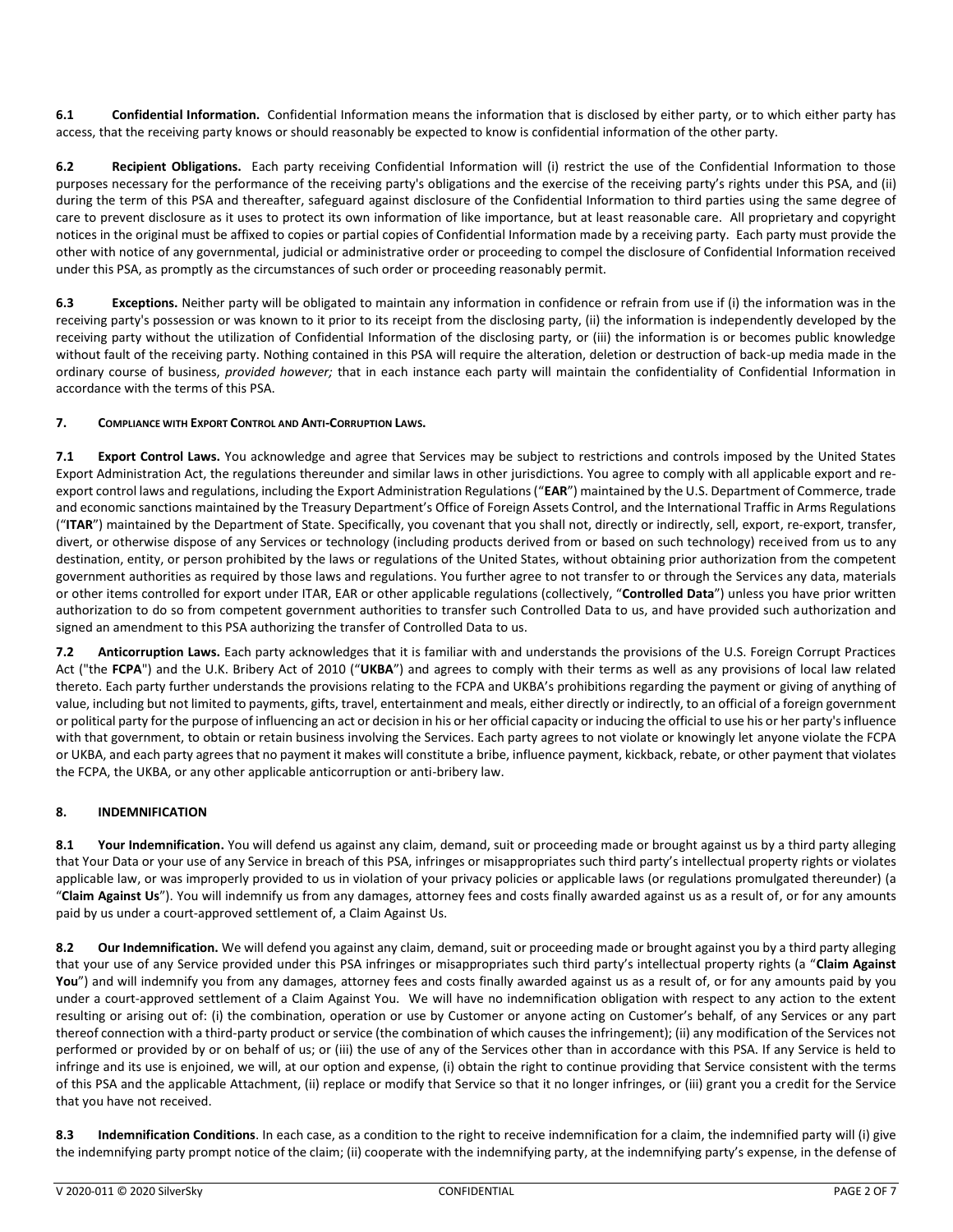the claim; and (iii) give the indemnifying party the right to control the defense and settlement of the claim. In no event may either party enter into any third-party agreement which would in any manner whatsoever affect the rights of the other party or bind the other party in any manner to such third party, without the prior written consent of the other party. This Section 8 states each party's sole and exclusive remedies for any third-party claim or action, and nothing in this PSA or elsewhere will obligate either party to provide any greater indemnity to the other.

# **9. INTELLECTUAL PROPERTY**

**9.1 Ownership of Intellectual Property in the Services and Deliverables; Reservation of Rights.** All right, title and interest in and to all copyrights, trademarks, trade secrets, patents, mask works, deliverables, and all other intellectual property embodied in the Services and any documentation produced by us in connection with the Services, including but not limited to written reports, user manuals, training materials and any improvements thereto or goodwill associated therewith ("**Deliverables**") are retained by us or our licensors. Subject to the terms and conditions of this PSA and the applicable SOW or Order and Customer's timely payment of applicable fees, SilverSky grants to Customer a nonexclusive, worldwide, perpetual, non-transferable, non-sub-licensable, license to use the Deliverables for it internal business purposes. Subject to the foregoing, all Deliverables hereunder and all work products created or developed hereunder shall be the exclusive property of SilverSky Systems. Any ideas, know-how, or techniques that may be developed by SilverSky, including any enhancements or modifications made to the Deliverables and work products created hereunder, shall be the property of SilverSky and vest solely in SilverSky.

**9.2 Restrictions**. You will not (and will not allow any third party to): (i) except to the extent applicable law expressly gives you permission to do so, reverse engineer or attempt to discover any source code or underlying ideas or algorithms of any Services (except to the limited extent that applicable law prohibits reverse engineering restrictions); (ii) provide, lease, lend, disclose, use for timesharing or service bureau purposes, or otherwise use or allow others to use for the benefit of any third party, any Services (except as expressly and specifically authorized by us in each instance) or (iii) use the Services, including any documentation provided by us, in connection with the development of products or services that compete with the Services.

### **10. GENERAL PROVISIONS**

**10.1 Counterparts.** This PSA and each Order may be executed in multiple counterparts, each of which will be deemed to be an original. A facsimile or electronic signature will have the same force and effect as the original signature counterpart.

**10.2 Amendment.** Only a writing signed by both parties may change the terms of this PSA or any Order.

**10.3 Severability.** If any provision herein is held to be invalid or unenforceable for any reason, the remaining provisions will continue in full force.

**10.4 Waiver.** No failure by either party to take any action or assert any right hereunder will be deemed to be a waiver of such right or of the continuation or repetition of the circumstances giving rise to such right.

**10.5 Merger and Integration.** This PSA, including any Orders and SOWs, sets forth the entire understanding and fully integrated agreement between the parties with respect to the subject matter contained therein, and supersedes all prior agreements between us relating to the Services.

**10.6 Arbitration**. All controversies and claims arising out of or relating to this contract, or the breach thereof, will be settled by arbitration in New York City administered by the American Arbitration Association under its Commercial Arbitration Rules. The arbitration will be conducted in the English language. Judgment on any award rendered by the arbitrator(s) may be entered in any court having jurisdiction thereof.

**10.7 Governing Law**. This PSA will be governed in all respects by the laws of the State of New York as such laws are applied to agreements entered into and to be performed entirely within New York between New York residents.

**10.8 Notices**. All notices hereunder will be given to the appropriate party and department at the address specified in the cover page of this PSA or at such other address as the party will specify in writing under the terms herein. Notice will be deemed given: upon personal delivery; if sent by email or fax, upon confirmation of receipt; or if sent by certified U.S. mail, postage prepaid, three (3) days after the date of mailing.

**10.9 Assignment**. You may not assign this PSA or any rights or obligations thereunder, in whole or in part, without our prior written consent, which will not be unreasonably withheld and any such assignment or transfer shall be null and void. This PSA and each Attachment shall be binding on and inure to the benefit of the parties' respective successors and permitted assigns.

**10.10 Independent Contractor Relationship.** The parties are independent contractors. Neither party will have any rights, power or authority to act or create an obligation, express or implied, on behalf of another party except as specified in this PSA.

**10.11 Third Party Beneficiaries**. This PSA is for the sole benefit of the parties hereto and their respective successors and permitted assigns and nothing herein, express or implied, is intended to or will confer upon any other person or entity any legal or equitable right, benefit or remedy of any nature whatsoever under or by reason of this PSA.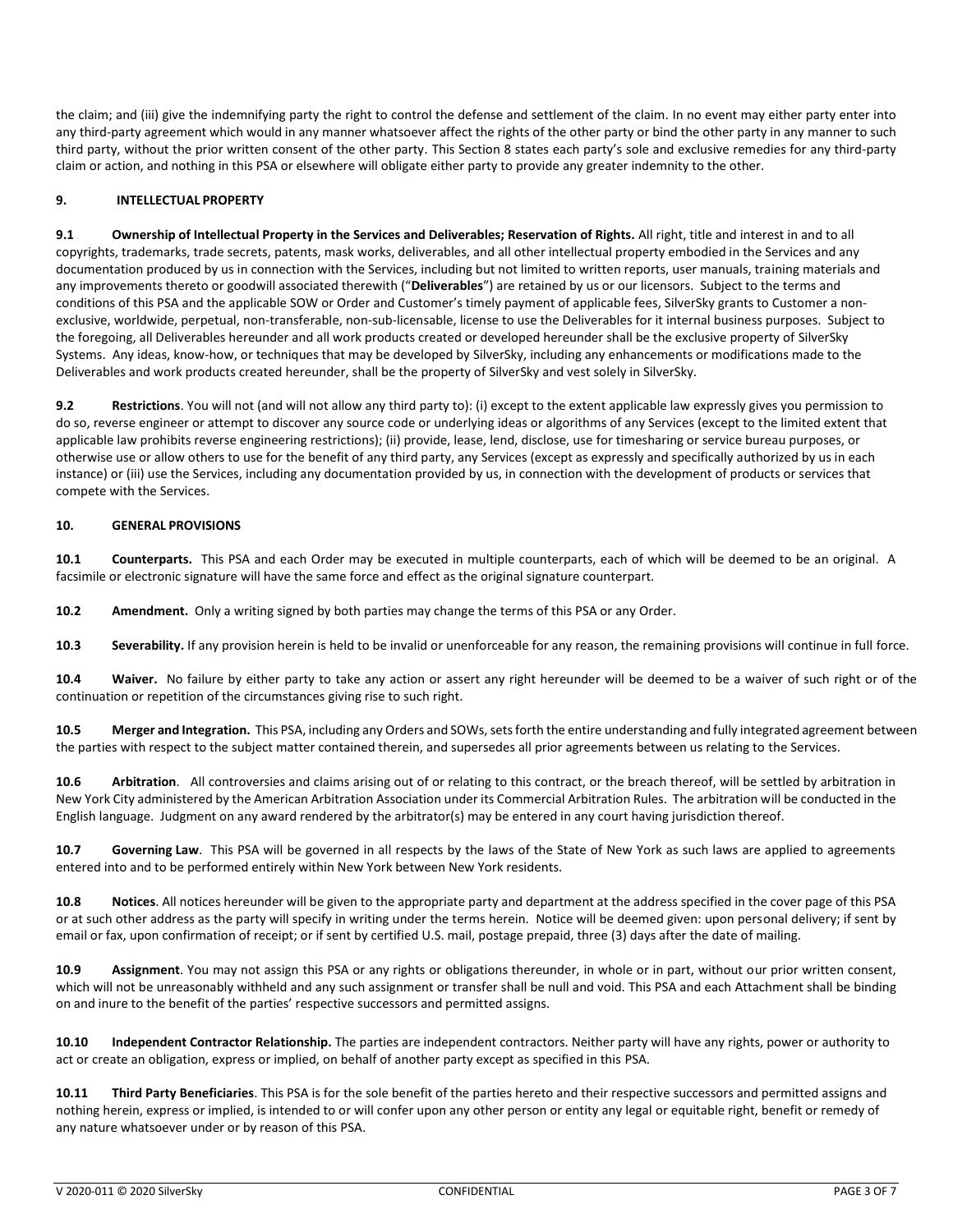**10.12. National Security Warranty.** Each party warrants to the best of its knowledge that neither it, nor any of its Affiliates or such party's agents are on any list maintained by the United States Treasury Department's Office of Foreign Assets Control of persons, entities, or prohibited or restricted jurisdictions or on any similar list maintained by Canadian domestic authorities, including the Attorney General of Canada or the Canadian Department of foreign Affairs and International Trade. Each party agrees that it will promptly notify the other party in writing if the notifying party becomes aware of any changes to this warranty or if to the notifying party's knowledge any change is threatened. In such event, the notified party shall have the ability to terminate this PSA without affording the notifying party an opportunity to cure.

**10.13. Government Entity.** You represent and warrant that it is not a member of the public sector in the Unites States, including, without limitation, any state, federal, or municipal government or any governmental agency, department, subdivision, instrumentality, body, corporation or other arm or extension of any of the foregoing or a public healthcare provider or educational institution and, in executing and delivering this PSA and receiving the Products and Services hereunder, is not acting under the authority or color of authority of any of the foregoing.

**10.14 Affiliates**. With respect to such your Affiliate(s), you hereby represent and warrant that : (A) you have obtained the necessary consent from each Customer Affiliate for us or our Affiliates to access such Customer Affiliate's networks and data in connection with providing the Services, and (B) each Customer Affiliate agrees to, and is hereby legally bound by, the terms of this PSA. You shall be fully liable for any breach of the terms of this PSA by your Affiliate(s) receiving or having access to the Services hereunder. Any right or benefit provided to us hereunder shall also be deemed to be provided to our Affiliates.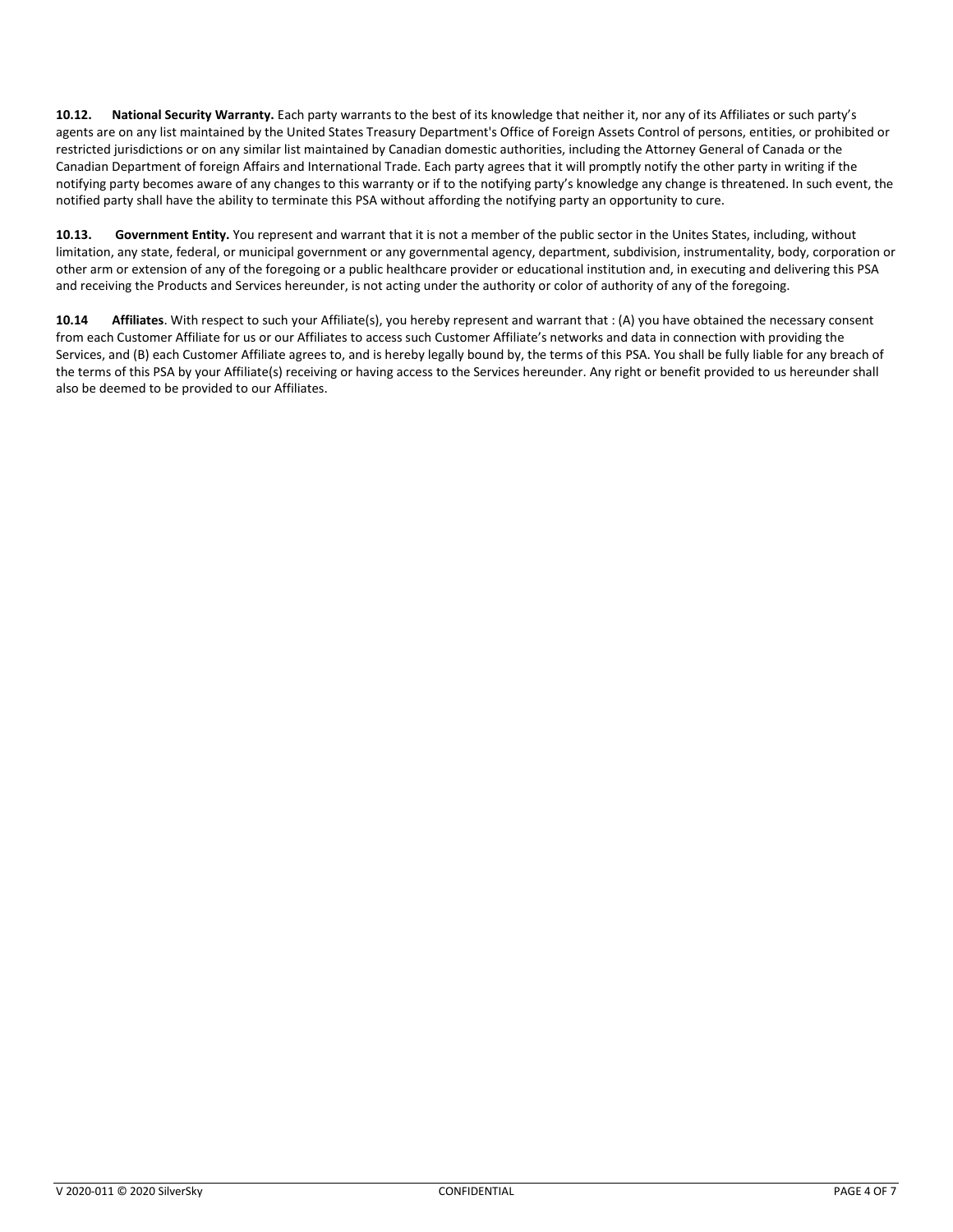#### **Order**

#### **Terms and Conditions**

This Order consists of the Services Order Terms and Conditions, the Order Fee Schedule and each Statement of Work.

**1. SERVICES.** SilverSky will perform the professional consulting services described in the SOW(s) ("**Services**") for this Order, at the times and in the manner described in the SOW(s).

**2. RISK ASSUMPTION.** You assume all risk for adverse consequences to the systems resulting from the scanning and/or testing and assessment(s). You release SilverSky from any and all damages, losses and liabilities relating to the systems arising as a consequence of the testing and assessment(s) we provide to you. Adverse consequences could include, but are not limited to: systems downtime, loss of business, connectivity loss, degradation of bandwidth, systems loss and crashes, and information and access loss. If any IP address is a broadcast address, router address or switch address, then systems adversely affected could include all those connected to it. Older systems or components are more prone to result in adverse consequences.

**3. GENERAL CUSTOMER RESPONSIBILITIES.** You must provide us with the resources, information and assistance we may reasonably request in connection with our performance of Services. Customer acknowledges that our ability to successfully perform the Services in a timely manner is contingent upon our receipt of the information, resources and assistance we request from you. Specific Customer responsibilities include, without limitation:

**(i) Appropriate Selection of Services.** You are responsible for understanding your needs and choosing the appropriate Services to meet your requirements.

**(ii) Access and Notice.** Customer must provide us with reasonable access to your designated project manager and technical resources for the duration of the engagement(s) covered by each Order. Customer's project manager must have the necessary knowledge and authority to make decisions concerning implementation of the Services, along with the technical resources and knowledge of Customer's environment and systems to enable the methodology described in each Statement of Work. You must notify all appropriate Customer and third party personnel of all scheduled scanning and testing prior to the scheduled dates.

**(iii) Identification.** Customer must identify and provide a description of the target systems' environment inventory and topology, including the number of servers at each site and their platforms as needed.

**(iv) System Information.** Customer must deliver to us, prior to our commencement of any Services, a list of the systems, system names, networks, access points, hardware, software, devices (including wireless devices) and network and IP addresses of each of the foregoing in a form and format agreed upon by the parties.

**(v) No Interference.** Upon our request, Customer will configure all systems so that they will not interfere with our vulnerability scanning or testing.

**(vi) Disclosure.** Customer must disclose IP ranges considered in scope for the applicable Services prior to scanning or testing.

**(vii) Authorization Window.** You must give us reasonable access to the facilities (including without limitation, Customer facilities and any facilities under the control of a third party such as a data center provider) containing the systems to perform the Services during an authorization window mutually agreed upon by the parties and designated in writing. SilverSky and Customer will coordinate regarding scripts and auditing tools, and so that Customer, or any third party at Customer's direction, can coordinate security access permissions or consents.

**(viii) Communication.** Customer must promptly inform us of changes to the Customer-provided information, and must communicate any concerns regarding any perceived misunderstanding or failure on our part to take relevant facts or circumstances into account.

**4**. **Applicable to Security Services**: Should an SOW include security scanning, testing, assessment, forensics, or remediation Services ("Security Services"), Customer understands that SilverSky may use various methods and software tools to probe network resources for securityrelated information and to detect actual or potential security flaws and vulnerabilities. Customer authorizes SilverSky to perform such Security Services (and all such tasks and tests reasonably contemplated by or reasonably necessary to perform the Security Services) on network resources with the internet protocol addresses ("**IP Addresses**") identified by Customer. Customer represents that, if Customer does not own such network resources, it will have obtained consent and authorization from the applicable third party to permit SilverSky to provide the Security Services on such third party's network resources. SilverSky shall perform Security Services during a timeframe mutually agreed upon with Customer. The Security Services, such as penetration testing or vulnerability assessments, may also entail buffer overflows, fat pings, operating system specific exploits, and attacks specific to custom coded applications but will exclude intentional and deliberate DOS ("**Denial of Service**") attacks. Furthermore, Customer acknowledges that the Security Services described herein could possibly result in service interruptions or degradation regarding the Customer's systems and accepts those risks and consequences. Upon execution of an SOW for such Security Services, Customer consents and authorizes SilverSky to provide any or all of the Security Services specified in the applicable SOW with respect to the Customer's systems. Customer further acknowledges that it is the Customer's responsibility to restore network computer systems to a secure configuration after the completion of SilverSky's testing.

**5. Applicable to Compliance Consulting Services**: Should an SOW include compliance testing or assessment or other similar compliance advisory Services ("Compliance Services"), Customer understands that, although SilverSky's Compliance Services may discuss or relate to legal issues, (i) SilverSky does not provide legal advice or services, (ii) none of such Compliance Services shall be deemed, construed as or constitute legal advice, and (iii) Customer is ultimately responsible for retaining its own legal counsel to provide legal advice. Furthermore, the Customer Reports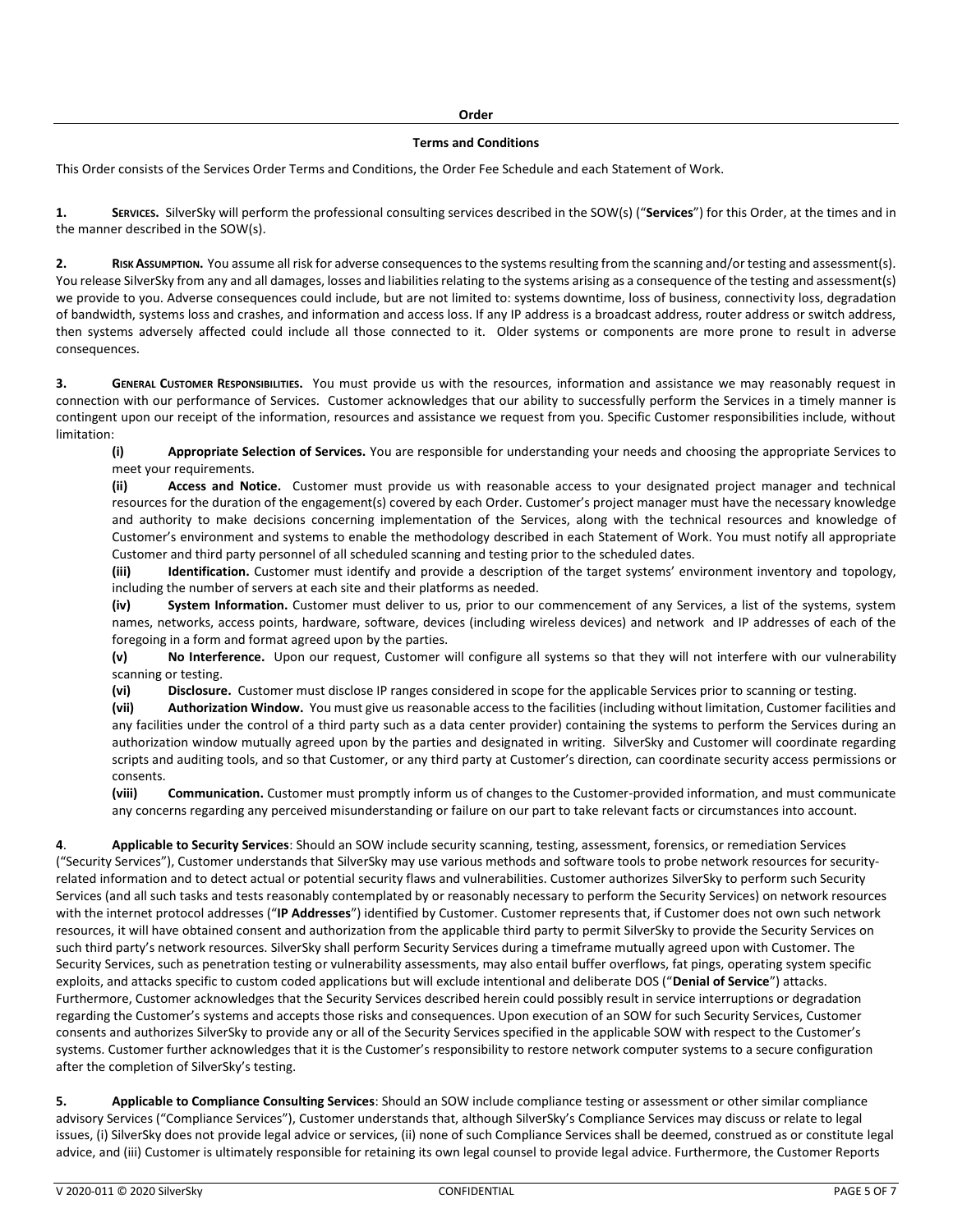provided by SilverSky in connection with any Compliance Services shall not be deemed to be legal opinions and may not and should not be relied upon as proof, evidence or any guarantee or assurance as to Customer's legal or regulatory compliance.

**6. Applicable to Industry Standard Compliance Consulting Services**: Should an SOW include industry standard compliance auditing, testing or assessment or other similar compliance advisory Consulting Services ("Industry Standard Compliance Services"), Customer understands that SilverSky's Industry Standard Compliance Services do not constitute any guarantee or assurance that security of Customer's systems, networks and assets cannot be breached or are not at risk. Industry Standard Compliance Services are an assessment, as of a particular date, of whether Customer's systems, networks, assets, and any compensating controls meet the applicable industry standards. Mere compliance with industry standards may not be sufficient to eliminate all risks of a security breach of Customer's systems, networks and assets. Furthermore, SilverSky is not responsible for updating its reports and assessments, or enquiring as to the occurrence or absence of such, in light of changes to Customer's systems, networks and assets after the date that SilverSky issues its final customer report pursuant to an SOW, absent a Change Order or a separately signed SOW expressly requiring the same.